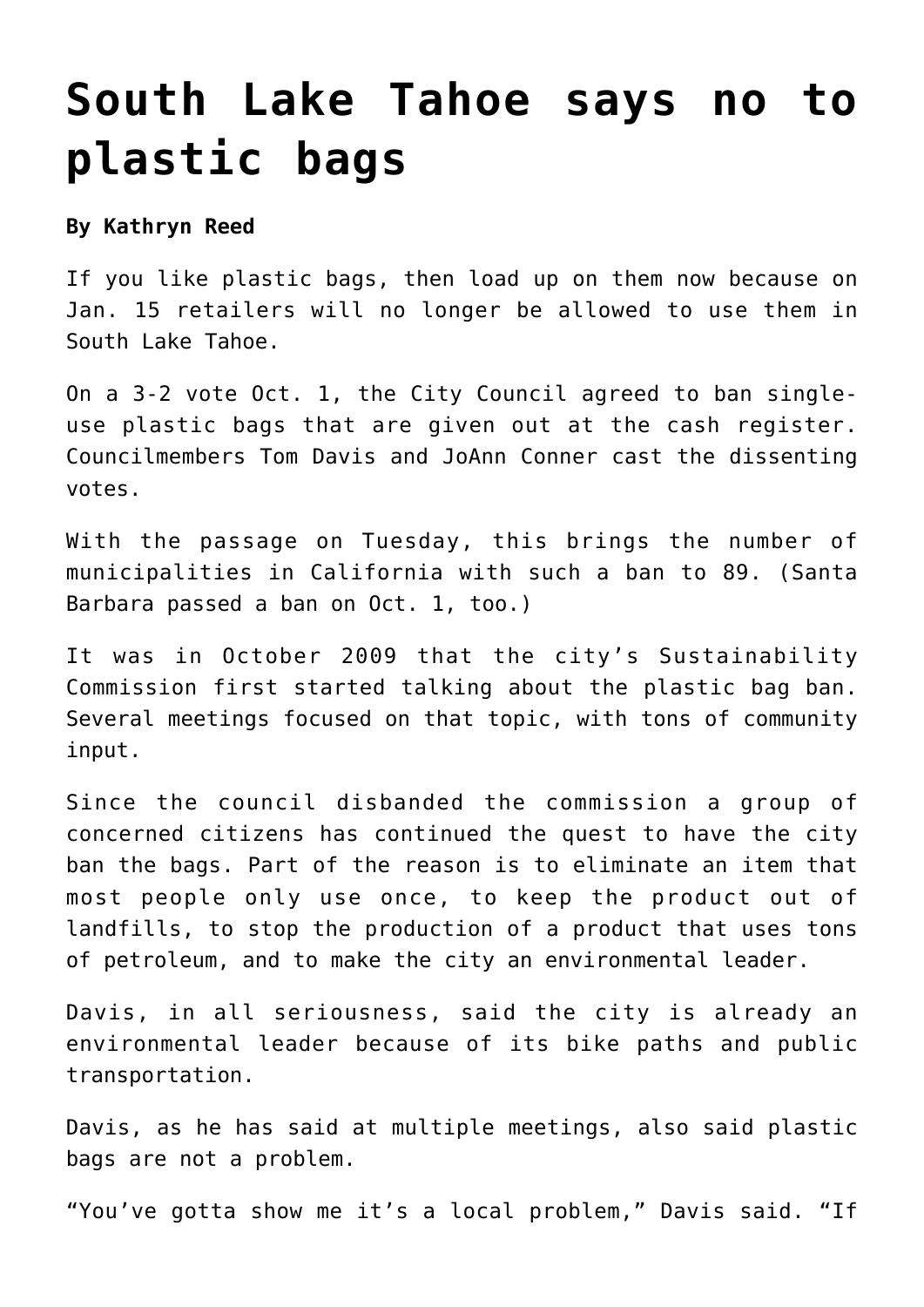there are 8 million bags (in South Lake Tahoe used each year) and you only picked up 275 (on Coastal Cleanup Day), I would say that is not a problem."

To this Councilman Hal Cole said, "Even if all the bags are off the street, they are in a landfill and that's a problem." A stat from the meeting is that 5 percent of what is in landfills is plastic. "They measure by weight. That's a lot of plastic," Cole added.

It's not like plastic bags have always been a part of daily life. They arrived at grocery stores as an alternative to paper in 1977. From there department stores started using them.

Assuming the council on Oct. 15 at the second reading of the ordinance approves the ban, the first stores that must get rid of their plastic bags are grocery stores. That happens Jan. 15. Then on Oct. 15, 2014, all other retail entities must eliminate their plastic.

Produce bags and bags from the meat department will be allowed. Nonprofits will be able to use plastic bags. For example, each Monday at Bread & Broth people are given a plastic bag full of food to take with them. Pharmacies are also exempt from the regulation.

Retailers, if they want, will be able to charge whatever they want for paper bags. Many cities have imposed a mandatory fee for paper as a way to incentivize people to bring reusable bags with them.

Cole was adamant this was a fee or another tax. Such an imposition here was going to be a deal breaker for him.

When the 5-cent fee that had been recommended was stricken from the ordinance, Cole was able to vote for it.

Other towns, like Aspen, have used the bag fee to fund